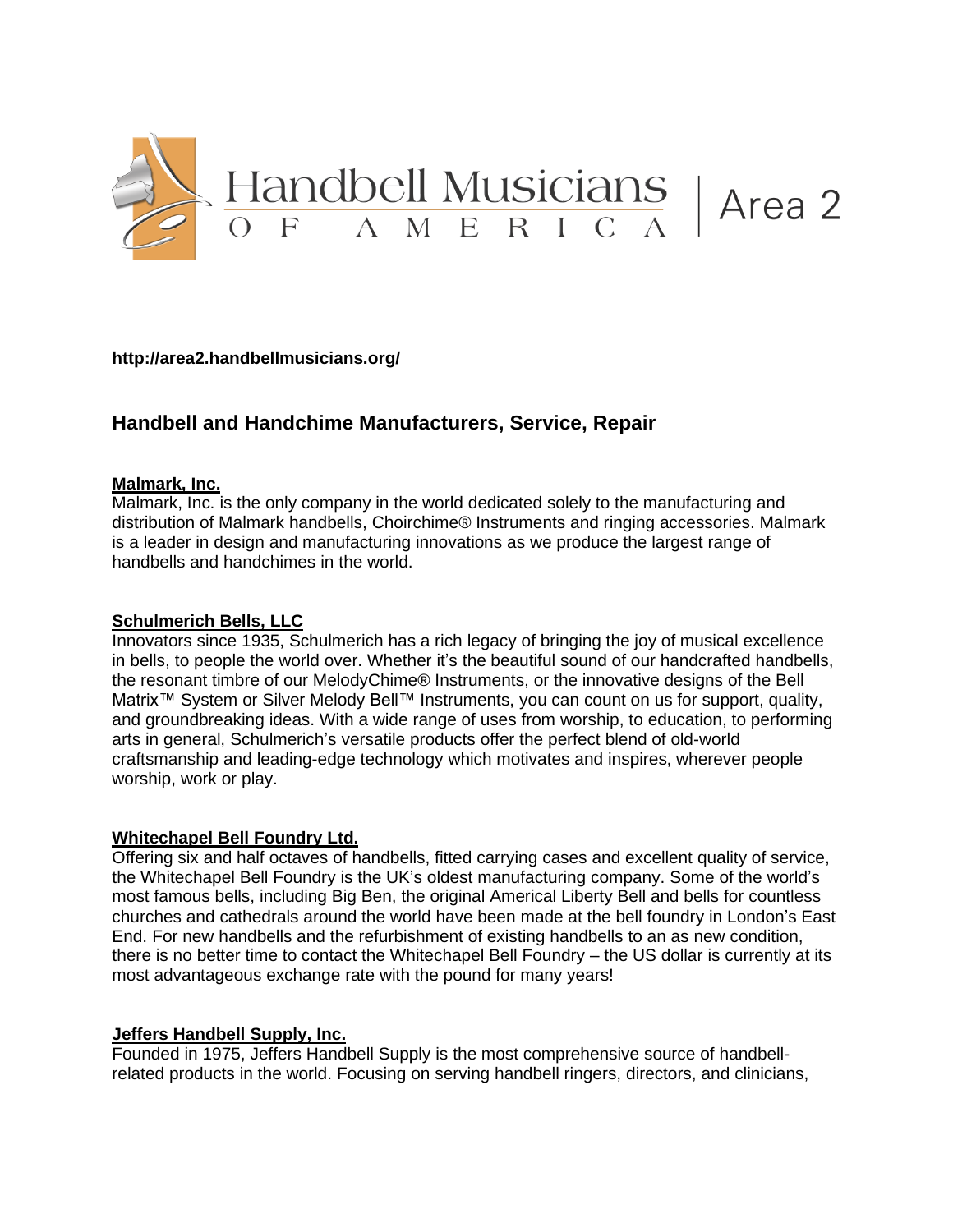Jeffers offers handbells & handchimes, handbell equipment & mallets, handbell gloves, handbell maintenance & repair, handbell gifts, and a complete catalog of handbell music.

### **Heitz Handbells and Music, LLC**

Heitz Handbells and Music LLC originated with Norm P. Heitz in 1980 and is now a partnership with Carol A. Scheel. We sell handbell music, Malmark products, handbell accessories, maintenance items, and gifts both in a store and online.

### **Handbell Services, Inc.**

Handbell Services, Inc. is a primary resource for teaching materials, supplies, and music for the beginning ringer program. Service is our cornerstone! We offer a wide variety of handpicked music collections and single titles, equipment, maintenance supplies, gloves, and educational resources for handbell musicians. We also create and sell the largest selection of handbell and handchime related gift products available worldwide!

### **Third Bell on the Right**

Third Bell on the Right is based in DeSoto, Kansas. We specialize in custom printing of t-shirts, handbell gloves, keychains, magnets, water bottles, wine carriers, bags, cinch sacks and just about anything printable in any quantity. We are one of the largest suppliers of singing handbell dowels, having shipped all over the USA, Canada and UK. We also carry handbell and handchime marking kits as well as vinyl window decals for your vehicle. You can find us at [www.ThirdBellontheRight.com](http://www.thirdbellontheright.com/)

### **Agape/Hope Publishing**

Hope Publishing Company has been providing excellent hymnals, choral, handbell, instrumental and keyboard music for worship services and concerts since 1892. The Agape handbell catalog was started and has thrived under the editorial direction of David L. Weck.

# **AGEHR Publishing**

AGEHR publishes a variety of music to meet the needs of our diverse membership, including: music from beginning to advanced levels; music for 2-8 octaves; hymn arrangements; original pieces; multi-cultural music; choral music; solo ensembles; and music education resources.

### **Choristers Guild**

Choristers Guild is a nonprofit, membership organization and publisher of choral and handbell music. With its broad spectrum of handbell publications ranging from level 1 to level 5, Choristers Guild provides resources for beginning ringers as well as music for advanced handbell ensembles. Members receive sample packets of choral music and The Chorister, a bimonthly music ministry journal.

### **From The Top Music**